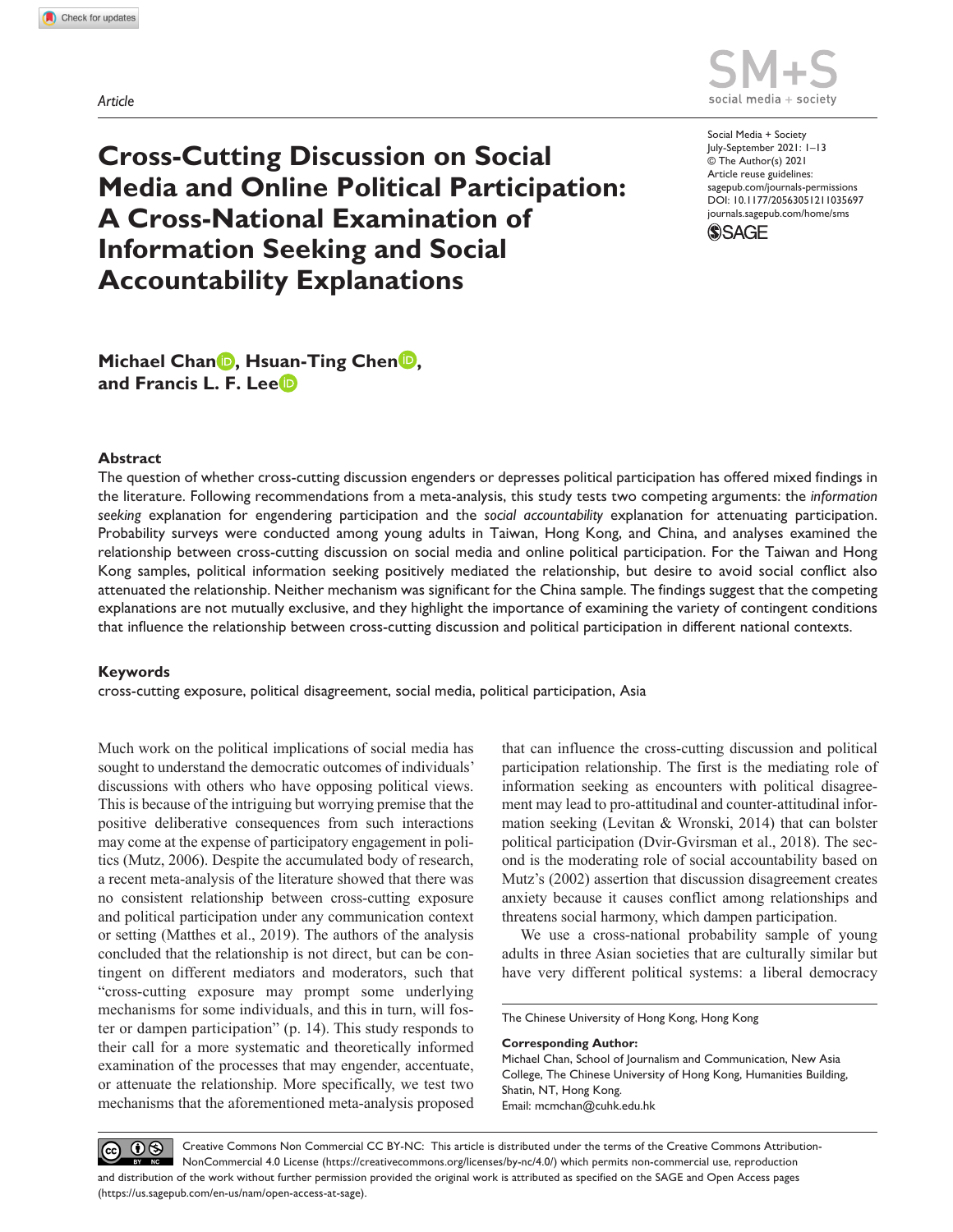(Taiwan), a hybrid regime (Hong Kong), and an authoritarian state (China). Another commonality among these societies is the embeddedness of social media in the everyday lives of citizens. In Hong Kong, Facebook and WhatsApp are used by over 80% of online users while in Taiwan Facebook and Line are used by over 77% of online users (Newman et al., 2019). In China, over 96% of online users use instant messaging such as WeChat and QQ (CNNIC, 2019). These platforms facilitate a social media space where citizens, especially the younger demographic, have many opportunities to search for news related to public affairs as well as discuss and participate in politics online and offline (Chan et al., 2017). Indeed, a meta-analysis of over 100 studies has highlighted the positive relationship between political uses of digital media and democratic engagement among youth (Boulianne & Theocharis, 2020). We focus specifically on the social media space because it is a setting where individuals are more likely to encounter differences and disagreements in political views and opinions (Barnidge, 2016). The cross-national research design further addresses the need for examining the consequences of cross-cutting political discussion in societies that have varying levels of democracy (Matthes et al., 2019) because different political systems can engender or constrain opportunities for political expression and participation (Skoric et al., 2016), such that the contingent mechanisms that influence the crosscutting discussion or participation relationship may work differently.

## **Literature Review**

Scholars have long extolled the importance of political discussion in democratic life because it engenders the learning of new information and perspectives, shaping of attitudes toward issues and policies, and participation in activities that influence their lives and others (Shah, 2016). This is particularly so for social media because it is a social space where citizens can conveniently and quickly access news, express and share opinions, come across new ideas and viewpoints, and engage in a variety of political and civic actions (Chan et al., 2017; Gil de Zúñiga et al., 2019; Xenos et al., 2014). Recent meta-analyses of studies around the globe showed that social media use for political expression was the strongest predictor of democratic engagement compared to other social uses such as for information and relationships (Boulianne, 2019; Skoric et al., 2016), to the extent that the average effect size of political expression through social media on political and civic participation was comparable to that of education (Boulianne, 2019).

The strong evidence for the role of social media political discussion on political participation however does not extend to *cross-cutting* political discussion; that is, encountering disagreement and opposing viewpoints when discussing political and public affairs with others. Political scientists studying voting behavior in the United States have long

noted that the behaviors of individuals embedded in heterogenous social networks can be subject to diverse and disagreeable political views (Lazarsfeld et al., 1948), which give rise to cross-pressures that can "exert severe stress on the individual occupants and that this stress results in attempts to escape in various ways from the area of politics" (Horan, 1971, p. 652). Further developing this argument, Mutz (2002, 2006) highlighted two social psychological processes in which cross-cutting discussion can potentially depress political participation and voting, which is undesirable for democracy. First, exposure to and holding conflicting viewpoints and perspectives lead to *political ambivalence*, which creates attitudinal uncertainty that attenuates subsequent political behavior. Second, disagreement leads to anxiety derived from *social accountability* concerns because taking one position over another may disrupt social harmony among relationships.

Subsequent research however has offered mixed findings in both offline and online participation contexts. Studies supporting attenuation showed that diversity of face-to-face discussion with both Republicans and Democrats leads to lower participation (Eveland & Hively, 2009), as do frequency of talking about politics and public affairs with people who have opposing views (Valenzuela et al., 2012), and exposure to political disagreement on social network sites (Lu et al., 2016). Other studies have opposite findings, showing that discussion with people of diverse backgrounds was positively related to participation (Scheufele et al., 2006), as did having conversations about politics that involve disagreement (H. Lee et al., 2013) and being exposed to politically disagreeable information on Facebook (Min & Wohn, 2018). A more comprehensive meta-analysis of 48 studies also concluded with inconsistent findings despite the inclusion of several moderators, such as communication context, types of participation, and methodology (Matthes et al., 2019). Given the conflicting evidence on the nature of the cross-cutting discussion or political participation relationship (i.e., whether it is positive, negative, or not related at all), we propose a base research question for this study:

*RQ1*. Is cross-cutting political discussion positively or negatively related to online political participation?

Matthes et al. (2019) concluded their meta-analysis with a call to go beyond examining direct effects and to examine potential moderators and mediators that underlie the relationship. This aligns with Mutz's (2002) original work that focused on the specific conditions in which cross-cutting exposure can influence political participation. Yet, subsequent research has primarily focused on the direct relationship. We thus examine the contingent role of the following two potential mechanisms: information seeking and social accountability.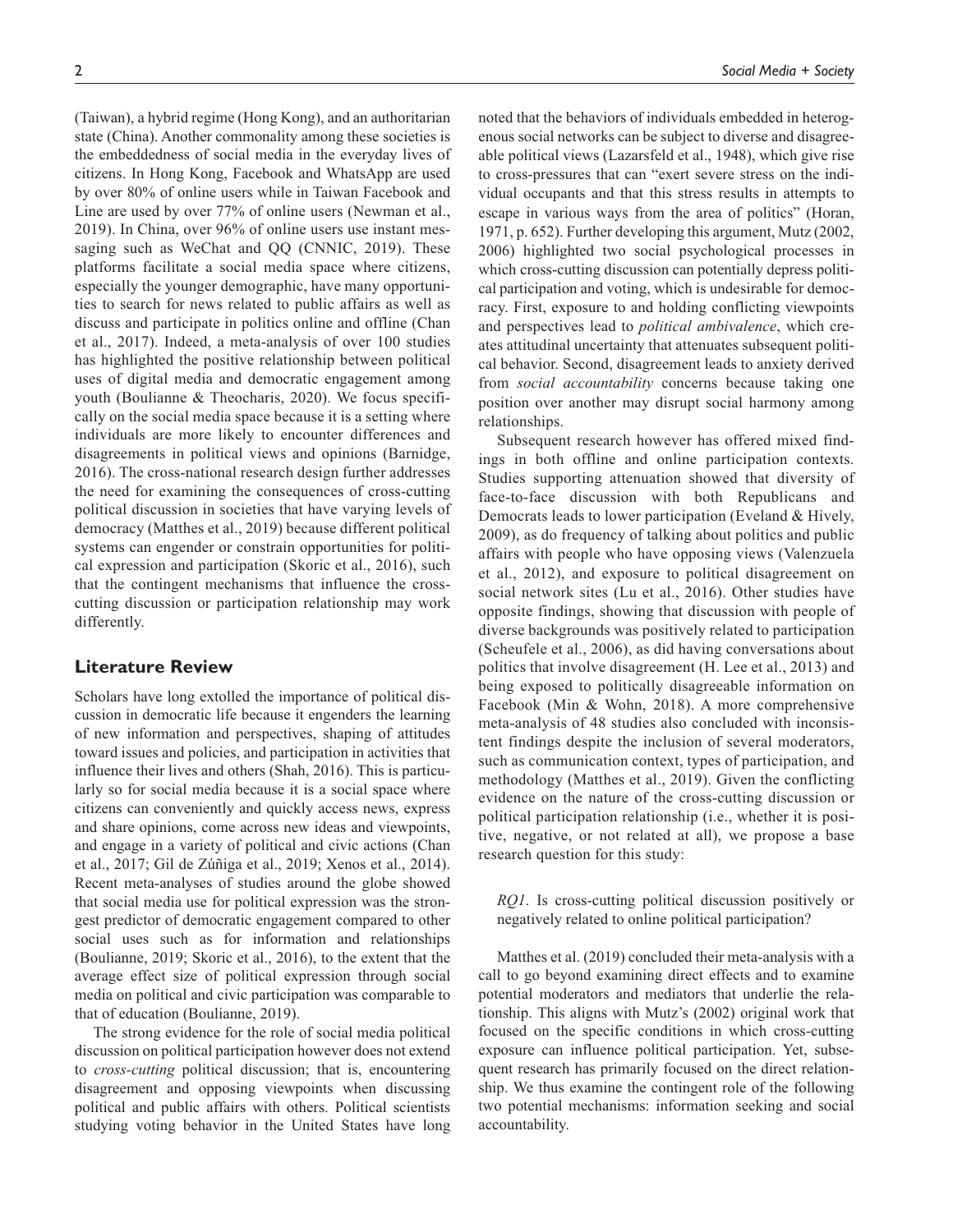# *The Mediating Role of Online Political Information Seeking*

Being exposed to competing political views not only engenders ambivalence, but also greater attitudinal uncertainty, which can be addressed in two ways. First, people can search for information that can bolster their existing attitudes and positions (i.e., pro-attitudinal information). Second, they can attempt to gain a deeper understanding of opposing or unfamiliar viewpoints so they can better prepare themselves for subsequent interactions with disagreeable others (i.e., counter-attitudinal information; Levine & Russo, 1995). Either way, meta-analyses of the literature have shown that informational uses of the Internet and social media, especially for news, are related to political participation across different cultural contexts (Boulianne, 2019; Chae et al., 2019) because news can engender relevant cognitive resources (e.g., efficacy, knowledge, etc.) that drives participation.

More generally, those who interact with people of diverse backgrounds are more likely to consume news (McLeod et al., 2016; Scheufele et al., 2006) and expend greater time and cognitive effort in searching for and paying attention to political information (Levitan & Wronski, 2014). Similarly, rational perspectives such as from information utility theory suggest that when people lack prerequisite information to make certain judgments, they will be motivated to seek out the relevant information (Hmielowski et al., 2017). Emotionbased perspectives such as from affective intelligence theory and spiral of silence theory assume that uncertainly can lead to fear and anxiety, which stimulates people to search for information so as to better understand and deal with their circumstances rather than rely on their habitual cognitions (Marcus et al., 2019) as well as and pay more attention to and seek more information about the general public opinion climate (Hayes et al., 2011).

People with uncertain attitudes would thus seek out both pro- and counter-attitudinal information, which then bolsters political participation. Findings based on partisan selective exposure showed that like-minded information can engender political and electoral participation (Dilliplane, 2011; Dvir-Gvirsman et al., 2018; Wojcieszak et al., 2015) because such information can activate and reinforce partisan cues that motivate people to participate in politics. This does not mean that people avoid information that opposes their opinions because selective exposure does not equate to selective avoidance (Garrett, 2009). For example, experimental studies showed that people with uncertain attitudes would attend to *both* pro- and counter-attitudinal political information (Knobloch-Westerwick & Meng, 2009). This aligns with the notion that when one encounters political difference and disagreement that challenges existing positions, one would concurrently seek out information to reinforce existing positions and learn about opposing perspectives so as to be better informed and prepared for later cross-cutting encounters (Levine & Russo, 1995). Admittedly, some studies did

suggest that counter-attitudinal information seeking might not translate directly to participation. Those based on electoral contexts, for example, showed that counter-attitudinal news may dampen campaign participation (Dilliplane, 2011)

and delay the voting decision of those with uncertain attitudes (Matthes, 2012b). Others however have argued though that being exposed to diverse information is conducive to gaining political knowledge, which is in line with democratic ideal of the "informed citizen" who is knowledgeable about political and public affairs, adheres to democratic norms, and actively engage in politics (Delli Carpini, 2000).

Overall, these explanations suggest a positive mediating role of information seeking on the relationship between cross-cutting discussion and political participation because greater information seeking and attention are catalysts for greater democratic engagement in general (Boulianne & Theocharis, 2020; Chae et al., 2019). We therefore pose the following hypothesis:

*H1*. The relationship between cross-cutting discussion and online political participation is positively mediated by information seeking.

Granted, previous studies have tested the reverse relationship, that is, news consumption predicts cross-cutting discussion (Lu & Lee, 2020). Given that these studies were based on cross-sectional data the direction of the relationships are equivocal and we justify our existing hypothesis based on the theoretical expectations proposed by Matthes et al. (2019).

## *The Moderating Role of Conflict Avoidance*

As politics can be polarizing and controversial, individuals who take positions on one side of an issue or debate may encounter social tensions when discussing politics with family, friends or acquaintances who hold opposing views. According to Mutz (2002), the need to be socially accountable for taking such positions leads to anxiety because "interpersonal disagreement threatens social relationships, and there is no way to please all members of one's network and thus assure social harmony" (p. 840). Similarly, Spiral of Silence (SoS) theory proposes that people derive the opinion climate from their reference groups (e.g., friendship networks) and if they judge the climate to be unfavorable to their own opinions, they will remain silent rather express their views (Chan, 2018; Noelle-Neumann, 1974). A metaanalysis further showed that the effect of an incongruent opinion climate is particularly strong for suppressing opinion expression among close ties (e.g., family and friends) because of the potential social repercussions (Matthes et al., 2018). One strategy to avoid such tensions and avoid social ostracization would be to withdraw from political activities. A pertinent individual-level variable is *conflict avoidance*, which is defined as "peoples' reluctance to involve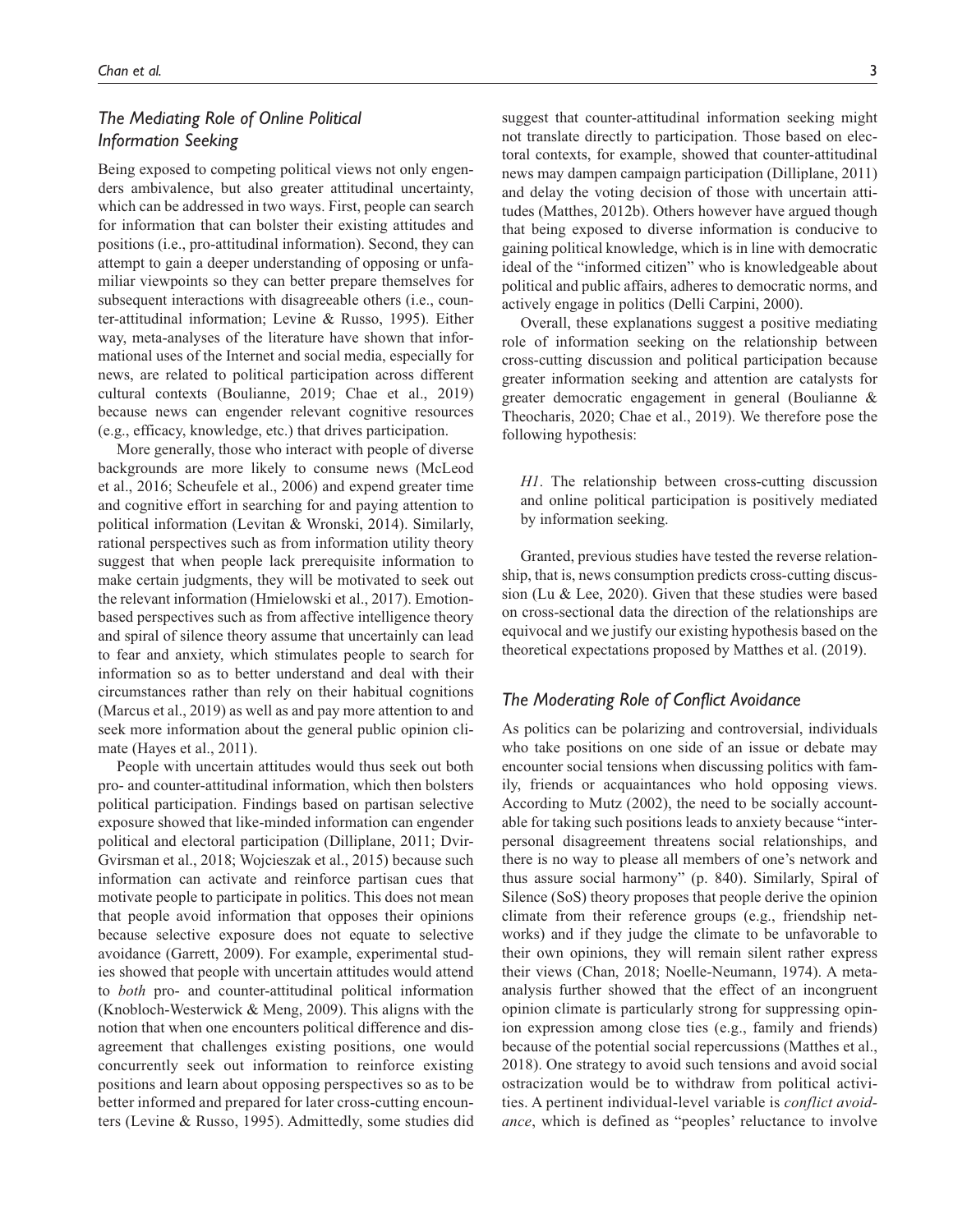

**Figure 1.** Proposed model of cross-cutting discussion on social media and online political participation.

themselves in controversial political discussions" (Mutz, 2002, p. 848). Based on this logic, those who are conflictavoidant or judge the opinion climate to be negative when faced with cross-cutting discussion would disengage with politics because of the fear that their actions would have negative social repercussions in the form of social sanction or ostracization. Conversely, for those who are not conflictavoidant, cross-cutting discussion should not have less an effect because these individuals are less concerned about the potential social costs of their actions. Mutz (2002) demonstrated such a finding with an interaction effect between cross-cutting exposure and conflict avoidance on intention to vote in an election, such that the negative relationship was amplified by higher levels of conflict avoidance.

Despite the supportive evidence of conflict avoidance as a pertinent moderator in the cross-cutting discussion-political participation relationship, it has not received much attention in subsequent political communication research. One exception was a study by Matthes (2012a), which showed that conflict avoidance did not moderate the relationship between cross-cutting exposure and general political participation whereas social trust did. There could be two reasons for the null finding. First, it is feasible that the influence of the moderator is only salient in electoral contexts where the political stakes and threats to social harmony are especially high. Second, the study adopted a measure of cross-cutting *exposure* rather than *discussion*. Since conflict avoidance is operationalized as the tendency to avoid controversial political discussion, the influence of the moderator may only be salient for measures of cross-cutting discussion that operationalized the concept as actual political discussion with people with opposing political views rather than just being in social networks that on aggregate have different political views. To account for this possibility, this study measures cross-cutting discussion rather than cross-cutting exposure, and we propose the following hypothesis in accordance with the social accountability explanation:

*H2*. Conflict avoidance will attenuate the direct relationship between cross-cutting discussion and online political participation, such that it will weaken a positive direct relationship *or* amplify an already negative direct relationship between cutting discussion and online political participation.

Combining the above research questions and hypotheses, results in a model comprising two mechanisms as shown in Figure 1. This represents one of the first attempts to examine multiple mechanisms that can explain the relationship between cross-cutting discussion on social media and online political participation as proposed by the meta-analysis by Matthes et al. (2019).

#### *The Study Context*

With few exceptions (e.g., Eveland et al., 2015), research on cross-cutting discussion and political participation has been based on single-country studies that focus primarily on the United States. Yet, cross-cutting exposure and political disagreement are not a distinctively American phenomenon, but also prevalent in other societies around the world. This study adopts a cross-national comparative design featuring Taiwan, Hong Kong, and China, which are Asian societies where the Internet and social media are firmly embedded into the everyday lives of citizens. They also share a common Confucian heritage that situate human relationships at the core of society and prioritizes the maintenance of social hierarchy and harmonious relationships (Zhang et al., 2005). Such societies are considered "collectivist" rather than "individualistic" cultures because they emphasize the importance of group goals and needs (Triandis, 2001). For example, when individuals in collectivist societies are in like-minded networks, they are more likely to act together compared to those from individualistic cultures, such that the relationship between like-minded networks and voting is stronger (Eveland et al., 2015). Indeed, qualitative interviews of Korean and American users of social network sites showed that Korean participants had smaller networks of strong tie social networking service (SNS) friends who were also close friends offline (Cho & Park, 2012). This suggests that the attenuating role of conflict avoidance should be more salient for those in collectivist cultures because of their dispositions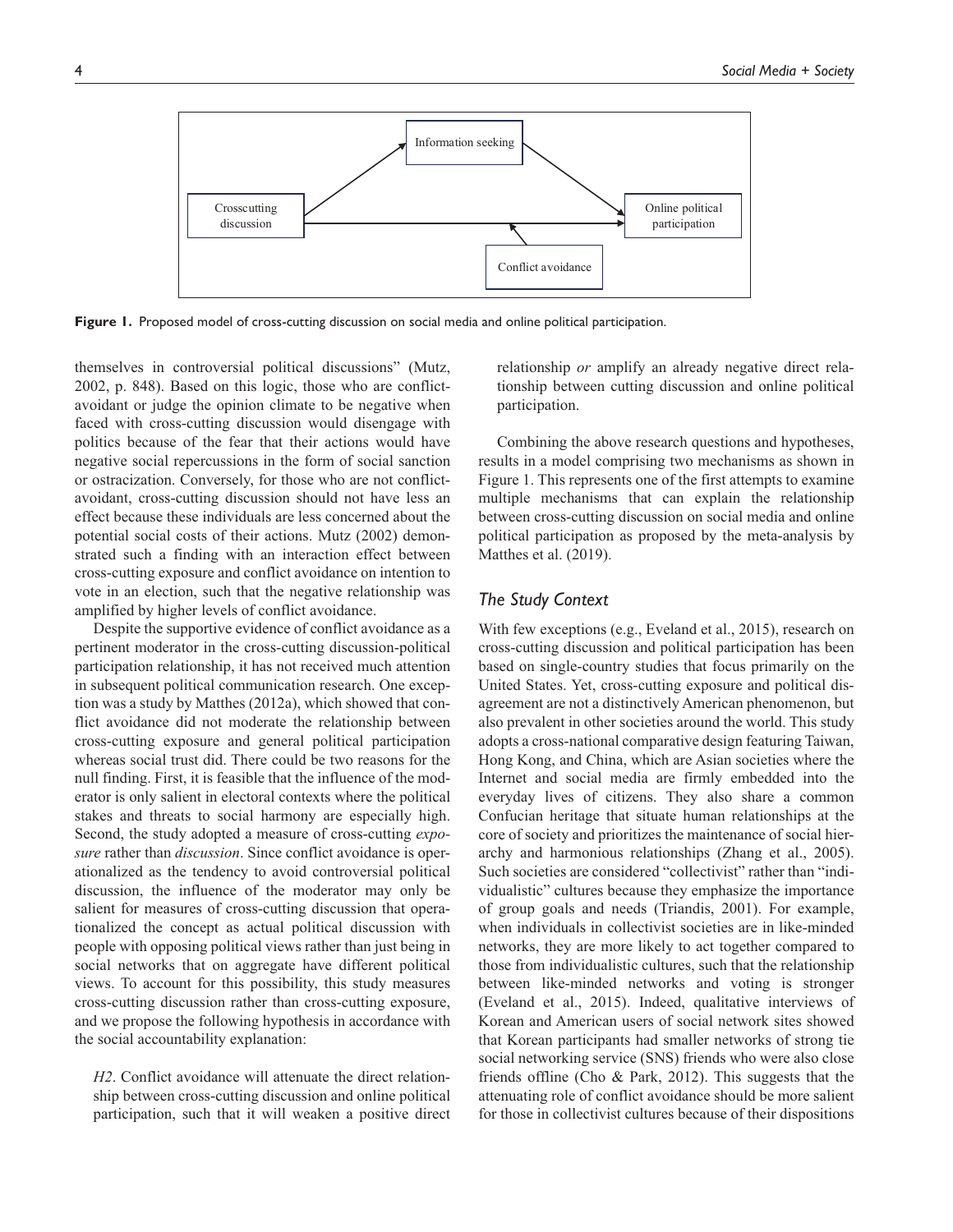toward maintaining harmonious relationships, avoiding social conflict, and having more overlapping offline and online networks.

Sharing similar cultural values may not mean that people in Confucian societies use social media in the same way (Danowski & Park, 2020). One important factor is the political system that can also shape media use habits and opportunities for political participation. In this regard, Taiwan is a well-established liberal democracy with direct elections since the 1990s and a vibrant free press and online public sphere (Lin, 2016). Hong Kong is a hybrid regime that falls under China's sovereignty under the "one country two systems" political framework. There are limited direct elections where citizens can determine who sits in the legislature, but they cannot directly elect the Chief Executive. Moreover, while Hong Kong is nominally free of China's state censorship, its Kong's legacy media has increasingly been coopted by businesses and individuals with strong ties to China. This has resulted in the emergence of an online "counter-China hegemonic public sphere" that is characterized by prodemocracy and anti-government voices (P. S. N. Lee et al., 2017). China, in comparison, is a single-party authoritarian state where citizens have little say on the appointment of public officials at higher levels of government and its media are under strict government control and influence, though some individuals can use creative ways to bypass government censorship (Xu & Feng, 2015).

Different political systems thus shape the opportunities available for political expression and participation as well as their limits. For example, while citizens in China can criticize the government on social media to some degree, any posted content that attempts to ferment and mobilize collective action is censored (King et al., 2013) and the offenders can be sanctioned or arrested. Meanwhile, citizens in Taiwan are relatively free to express whatever is on their mind about politics in the online space whereas in Hong Kong discussions online have been tempered by the recent introduction of the National Security Law that may curtail freedom of speech. These differences may have some bearing on the nature and strength of the relationships among the variables in this study. Supportive evidence is provided by meta-analyses showing that the relationship between digital media and participation is typically stronger for established democracies (Chae et al., 2019; Skoric et al., 2016), such that the average effect size for the relationship between social media use and political participation is highest for studies adopting Taiwan samples (.46) followed by Hong Kong (.28) and then China (.18; Skoric et al., 2016). Chan et al. (2017) examined the relationship between social media political expression and online political participation among university students and also found the same pattern in the relative strength of the relationships. With the above considerations of culture and political system in mind, we pose the following final research question:

*RQ2*. Do the relationships specified earlier vary according to society?

## **Method**

## *Sampling*

Data for the study were collected through paper surveys distributed to university students in Taipei (Taiwan), Hong Kong, Guangzhou, and Shenzhen (China) between May and July 2019 through multistage probability sampling. Taipei is the capital city of Taiwan while Guangzhou and Shenzhen are two of China's "Tier 1" cities. In Taiwan, four public universities and three private universities from a list of 107 colleges and universities in Taipei were randomly chosen, and general courses taken by students across different majors were randomly chosen. Emails requests were made to instructors to distribute the questionnaires and 26 responded affirmatively (response rate=19%). A total of 989 surveys were obtained (response rate=58%). Similarly for Hong Kong, three of eight public universities were randomly selected followed by two departments within each faculty. Email requests were then made to instructors of undergraduate classes to distribute the questionnaires. Thirty instructors responded affirmatively (response rate=32%) and research assistants distributed the surveys in class. In total, 908 surveys were obtained (response rate=59%). For China, six of 10 universities in Guangzhou and two of four in Shenzhen were randomly selected. For three universities, a course from two faculties was randomly selected and for the others one course from one faculty was randomly selected. Email requests were made to the instructors and 11 responded affirmatively (response rate=85%). A total of 628 surveys were obtained (response rate=88%). Descriptive statistics for all variables by country used in this study are summarized in the Appendix.

#### *Measures*

*Cross-Cutting Political Discussion.* Question items for this measure were adapted from Lu and Lee (2020). Respondents answered the frequency (1=*Never*, 2=*Rarely*, 3=*Sometimes*, 4=*Often*) in which they discussed public issues on social media with people who share (1) different opinions and (2) different political views. The two items were combined to form a measure of cross-cutting political discussion on social media. Cronbach's α for the measure was .96 for Taiwan, .95 for Hong Kong, and .85 for China.

*Political Information Seeking.* Respondents answered the frequency (1=*Never*, 2=*Rarely*, 3=*Sometimes*, 4=*Often*) in which they sought information on the Internet in the past month that (1) agreed with and (2) disagreed with their political views. Cronbach's  $\alpha$  for the measure was .85 for Taiwan, .88 for Hong Kong, and .83 for China.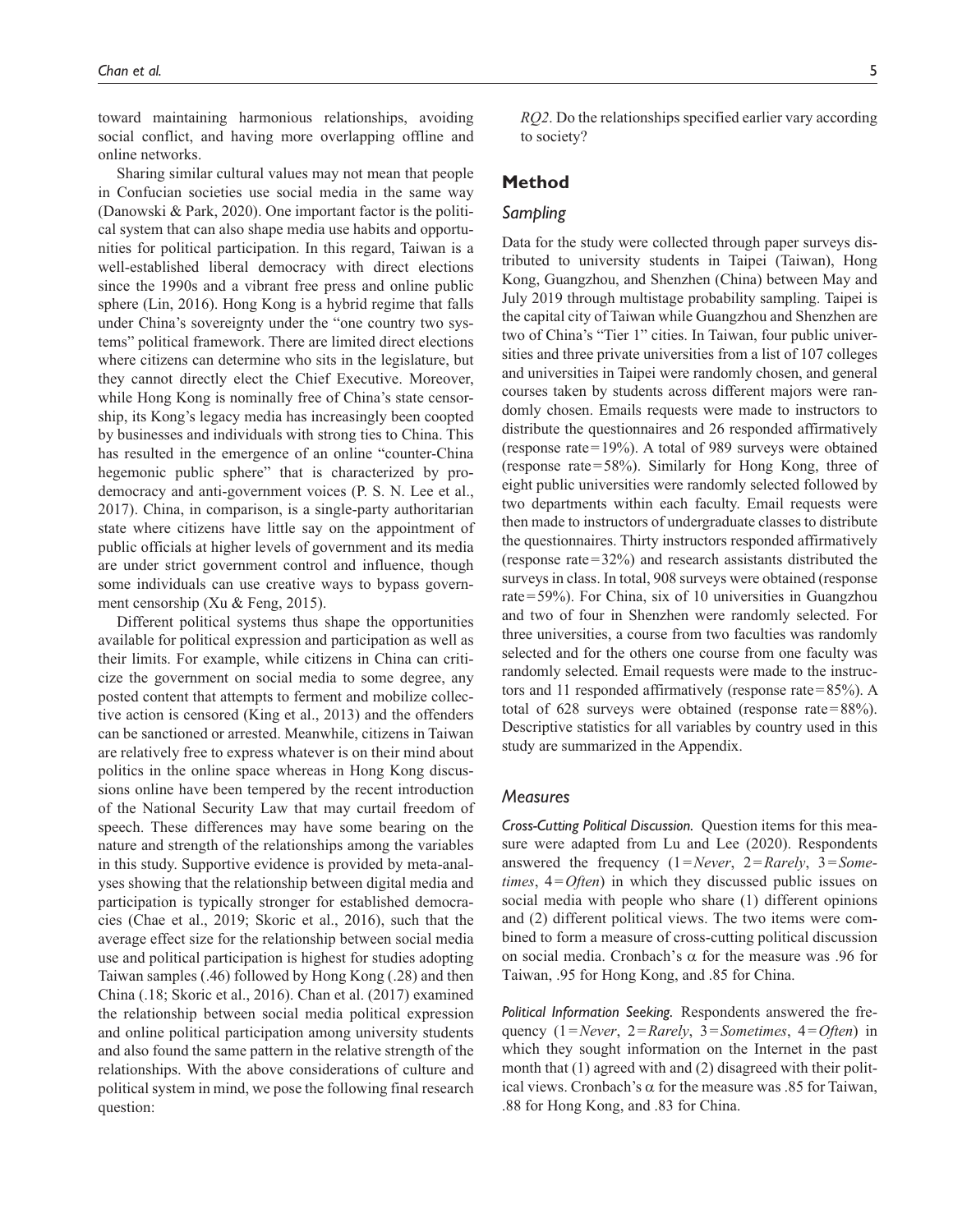*Conflict Avoidance.* Respondents answered the level of agreement (1=*Strongly disagree*, 2=*Disagree*, 3=*Agree*, 4=*Strongly agree*) in which they tried to avoid political discussion with others because it may (1) irritate people and (2) lead to conflict. Cronbach's α for the measure was .64 for Taiwan, .66 for Hong Kong, and .60 for China.

*Online Political Participation.* Respondents answered whether they had participated in the following online activities in the previous 6months: (1) joined chat groups supporting certain organizations or agendas, (2) joined chat groups opposing certain organizations or agendas, (3) encouraged others to join chat groups concerning current events, (4) contacted politicians or government officials through the Internet, and (5) contacted political or social organizations through the Internet. Affirmative answers were summed to form an index of online political participation. Cronbach's  $\alpha$  for the index was .80 for Taiwan, .81 for Hong Kong, and .72 for China.

## *Controls*

*Political Attitudes.* Respondents answered the level of agreement (1=*Strongly disagree*, 2=*Disagree*, 3=*Agree*, 4=*Strongly agree*) on whether they were interested in political and public issues (political interest); whether citizens were responsible to pay attention to and engage in public affairs (civic duty); and whether (1) they had enough knowledge to engage in political affairs and (2) knew better about politics and government than others, which were combined and averaged to form a measure of internal political efficacy. Cronbach's  $\alpha$  for the measure was .80 for Taiwan, .82 for Hong Kong, and .72 for China.

*Political Knowledge.* Respondents responded to five questions related to government officials and processes in their respective locales. For example, Hong Kong respondents were asked to (1) name the leader of the Communist Party of China, (2) the Chief Secretary for Administration of Hong Kong, (3) the political party with the largest number of seats in the legislature, (4) the frequency in which the legislative election is held, and (5) the size of the election committee for the 2,022 Chief Executive election. Correct answers were summed to form a measure of factual knowledge. Cronbach's  $\alpha$  for the index was .75 for Taiwan, .75 for Hong Kong, and .61 for China.

*Social Media News Use.* Respondents answered the frequency (1=*Never*, 2=*Rarely*, 3=*Sometimes*, 4=*Often*) in which they use social media for news and information.

*Demographics.* Measured demographics included gender, year of study at university, age, and perceived social class, which comprised five levels (1=*low*, 2=*middle lower*, 3=*middle*, 4=*middle upper*, 5=*upper*). It was not possible to use absolute figures for "income" given the disparities among the samples.

Subsequent analyses were conducted with SPSS Version 25 and the PROCESS macro for SPSS (Hayes, 2018).

#### **Results**

# *Cross-Cutting Discussion and Online Political Participation*

Linear regression analyses were conducted for each country with SPSS to examine whether cross-cutting discussion was positively or negatively related to online political participation (RQ1). Initial diagnostic tests showed no serious threats to the linearity assumptions for the dependent variables and listwise deletion was used for missing values. The base models (see Table 1) were significant for Taiwan, *F*(12, 655) = 19.20, *p* < .001; Hong Kong, *F*(12, 586) = 14.13, *p* < .001; and China, *F*(12, 376) = 6.92, *p* < .001. For all three samples, greater levels of political interest predicted online political participation. Moreover, for cross-cutting discussion the relationship was significant for Taiwan  $(B = .22)$ , *p* < .001), Hong Kong (B= .23, *p* = .01), and China (B= .40,  $p$  < .001). In relation to RQ1, the relationship between cross-cutting discussion on social media and online political participation was positive in all samples.

# *Analyses on the Role of Online Information Seeking and Conflict Avoidance*

To conduct the moderated mediation analyses, we used the PROCESS macro for SPSS, which is a regression-based modeling tool that can analyze different types of path models. We used Model 5 template from the macro because it is equilvalent to our proposed model in Figure 1. To test whether the relationship between cross-cutting discussion and online political participation was mediated by information seeking (H1) and attenuated by conflict avoidance (H2), we specified information seeking (M) as the mediator between discussion (X) and participation (Y). Conflict avoidance was the moderator (W). All control variables were entered to the models as covariates. The regression results showed that all models were significant including Taiwan, *F*(13, 654)=18.35, *p*<.001; Hong Kong, *F*(13, 585)=13.56, *p*<.001; and China, *F*(13, 375)=6.37, *p*<.001. Specific relationships among the variables are specified below.

*The Mediating Role of Information Seeking.* Figures 2 to 4 show the significant positive relationship between cross-cutting discussion and information seeking for all samples, though the relationship between information seeking and online political participation was only positively significant for the Hong Kong and Taiwan samples. Results based on 5,000 bootstrap samples at 95% confidence intervals (CI) showed significant indirect effects for the Taiwan  $(B = .10, p < .05,$  lower level CI = .05, upper level CI = .15) and Hong Kong  $(B = .08, p < .05,$  lower level  $CI = .03$ , upper level  $CI = .13$ ) samples from cross-cutting discussion to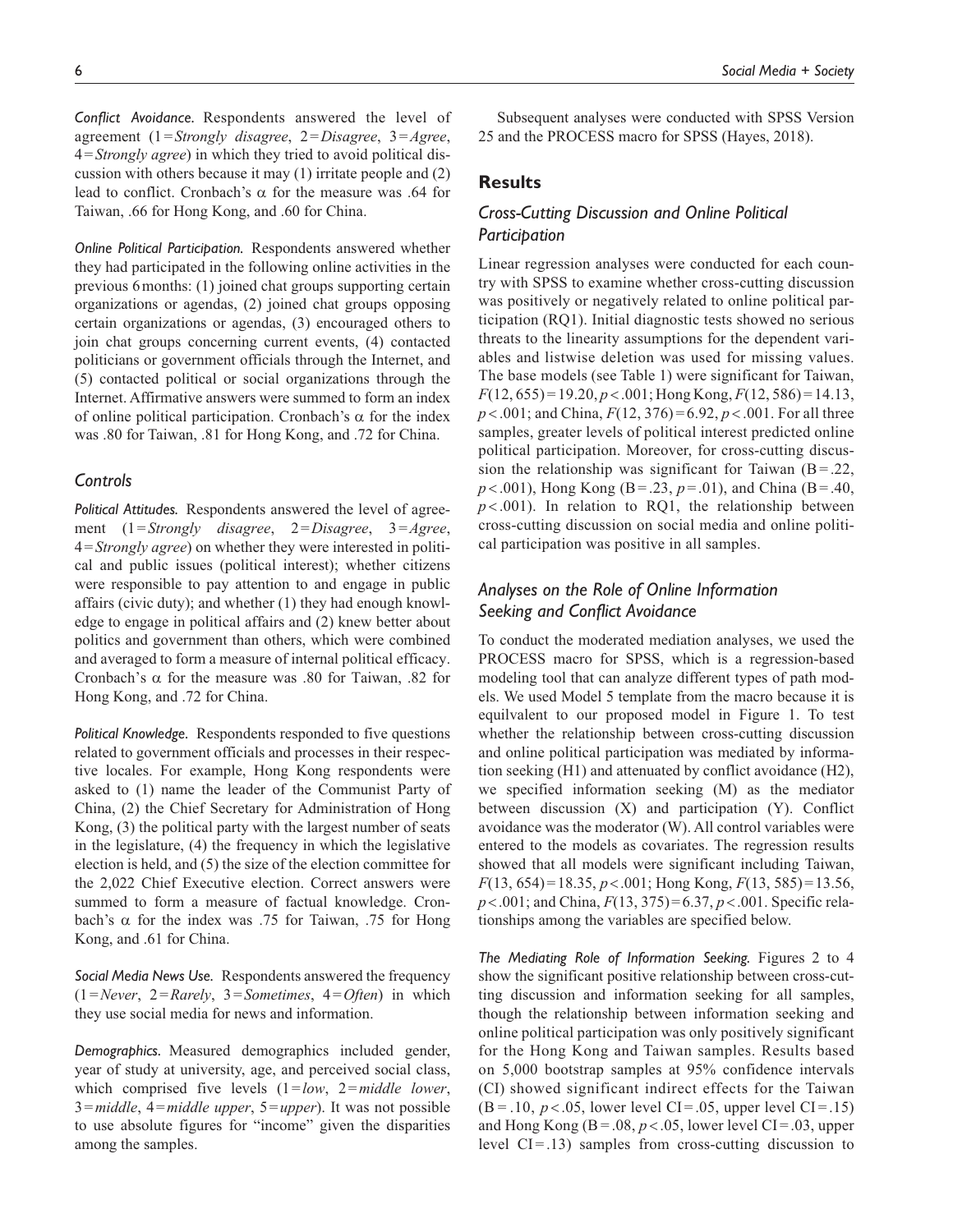**Table 1.** Regression Models Predicting Online Political Participation.

|                                | Taiwan    |        | Hong Kong           |        | China    |        |
|--------------------------------|-----------|--------|---------------------|--------|----------|--------|
|                                | B         | (SE)   | B                   | (SE)   | B        | (SE)   |
| Controls                       |           |        |                     |        |          |        |
| Gender (Female)                | $-.20*$   | (0.10) | .04                 | (0.11) | .09      | (0.11) |
| Year of study                  | $-.12*$   | (0.05) | $-.12$              | (0.07) | .09      | (0.10) |
| Social class                   | $-.03$    | (0.07) | .03                 | (0.06) | $-.08$   | (0.06) |
| Age                            | .07       | (0.04) | .18 <sup>≭</sup> ** | (0.05) | $-.01$   | (0.07) |
| Political interest             | $.17*$    | (0.07) | $.26**$             | (0.09) | $.17*$   | (0.09) |
| Internal political efficacy    | .10       | (0.09) | .37***              | (0.10) | $.31***$ | (0.11) |
| Civic duty                     | $.24***$  | (0.08) | $-.20$              | (0.11) | $-.18$   | (0.11) |
| Political knowledge            | $-.09**$  | (0.03) | .03                 | (0.03) | $-.03$   | (0.04) |
| Social media news use          | $-.04$    | (0.07) | .05                 | (0.08) | .06      | (0.07) |
| Study variables                |           |        |                     |        |          |        |
| Online information seeking     | .28 ***   | (0.06) | .20 <sup>**</sup>   | (0.07) | .05      | (0.07) |
| Cross-cutting discussion on SM | .22 ***   | (0.06) | $.22**$             | (0.07) | .40***   | (0.07) |
| Conflict avoidance             | $-.27***$ | (0.07) | $-.16$              | (0.09) | .01      | (0.09) |
| Total $R^2$                    | .26       |        | .22                 |        | .18      |        |
| N                              | 667       |        | 598                 |        | 388      |        |

SE: standard error; SM: social media.

\**p*<.05; \*\**p*<.01; \*\*\**p*<.001.

Betas are unstandardized coefficients.



**Figure 2.** Final model for Taiwan sample.

participation through information seeking. The result was not significant for the China sample  $(B = .02, p > .05,$  lower level CI=–.02, upper level CI=.05). Thus, H1 was supported only for the Hong Kong and Taiwan samples.

*The Moderating Role of Conflict Avoidance.* The PROCESS Model 5 findings also showed significant moderation between cross-cutting discussion on social media and conflict avoidance on online political participation for the Taiwan (B=–.19,  $p < .05$ ) and Hong Kong (B=–.22,  $p < .05$ ) samples (Table 2). An inspection of the conditional effects of cross-cutting discussion on participation at different levels of conflict avoidance at the 16th, 50th, and 84th percentiles of the moderator provided evidence for attenuation. In the case of the Taiwan and Hong Kong samples (see Figures 2 and 3), the relationship between cross-cutting discussion and participation are no longer significant at higher levels of conflict

avoidance. H2 was supported for both the Taiwan and Hong Kong samples, but not for the China sample as the interaction was not significant. In relation to the overall pattern of findings (RQ2), the results were by and large similar in Taiwan and Hong Kong. In the case of China, there was no evidence for either mechanism that significantly explained the relationship between cross-cutting discussion on social media and online political participation. Only the direct relationship was evident.

## **Discussion**

Political scientists have long noted that citizens embedded in heterogenous and diverse social circles can be subject to various cross-pressures, which can induce anxiety and subsequent withdrawal from politics. Mutz (2002, 2006) broadened the problematic as a contradiction between deliberative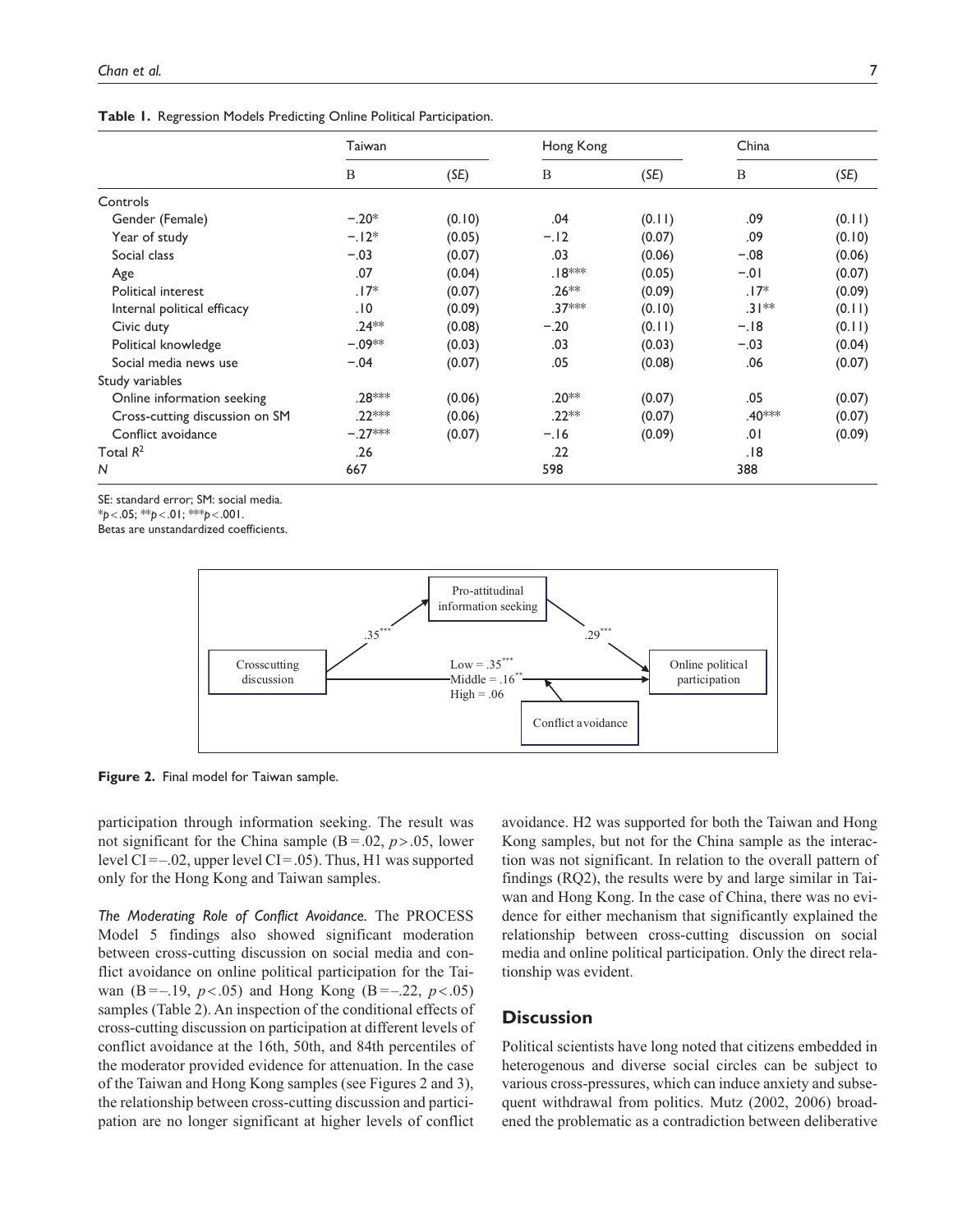

**Figure 3.** Final model for Hong Kong sample.



**Figure 4.** Final model for China sample.

and participatory democracy, such that exposure to crosscutting views and perspectives may indeed lead to greater diversity of political discussion, but the resulting political ambivalence and the desire to avoid social confrontation ultimately depresses participation in politics. This paradox inspired an abundant amount of research, but the accumulated findings have been equivocal. Thus, Matthes et al. (2019) concluded their meta-analysis with the recommendation to move on from exploring the direct relationship between cross-cutting exposure and political participation, and instead focus on possible mediating mechanisms and moderators because "the picture may be much more complex than previously thought" (p. 13).

This study answered the call by examining the relationship between cross-cutting discussion on social media and online political participation with a cross-national probability sample of young digital natives in Taiwan, Hong Kong, and China. Previous research on cross-cutting exposure has focused primarily on establish liberal democracies. However, it is also important to examine its implications for hybrid regimes and authoritarian states since any kind of democratization or change in the political system often starts and are sustained through political discussion and deliberation. In this study, we focused on information seeking as the mediator and conflict avoidance as the moderator.

Overall, the findings showed that cross-cutting discussion on social media was positively related to online participation among young people in Taiwan, Hong Kong, and China. The

direction of the relationships was consistent with analyses of the same countries for political discussion and political participation (Chen et al., 2016). Normatively speaking, this can be considered a positive finding as exposure to and engagement with people with different political views on social media can lead to greater online political participation. These findings however were not consistent with Mutz's (2002) original proposition for a negative relationship. A possible explanation is that the nature of political discussion online is different to discussion face-to-face. As theorized by Pingree (2007), the act of political expression also affects the sender. One can surmise that political discussions face-to-face are characterized by spontaneous talk and on-the-fly deliberation. However, in the social media space, individuals have time to carefully consider and formulate their thoughts, frame their message with different textual and visual elements, and anticipate possible rebuttals before expressing their political views. Thus, cross-cutting discussion of politics on social media entails greater cognitive engagement and processing that could actually engender rather than dampen political participation.

The inclusion of political information seeking as a mediator added more nuance to the findings. As shown in Figures 2 to 4, cross-cutting discussion was positively related to information seeking in all samples, which supports the idea that when individuals encounter political disagreement on social media, they would attend to both like-minded and opposing content to stay more informed (Levine & Russo,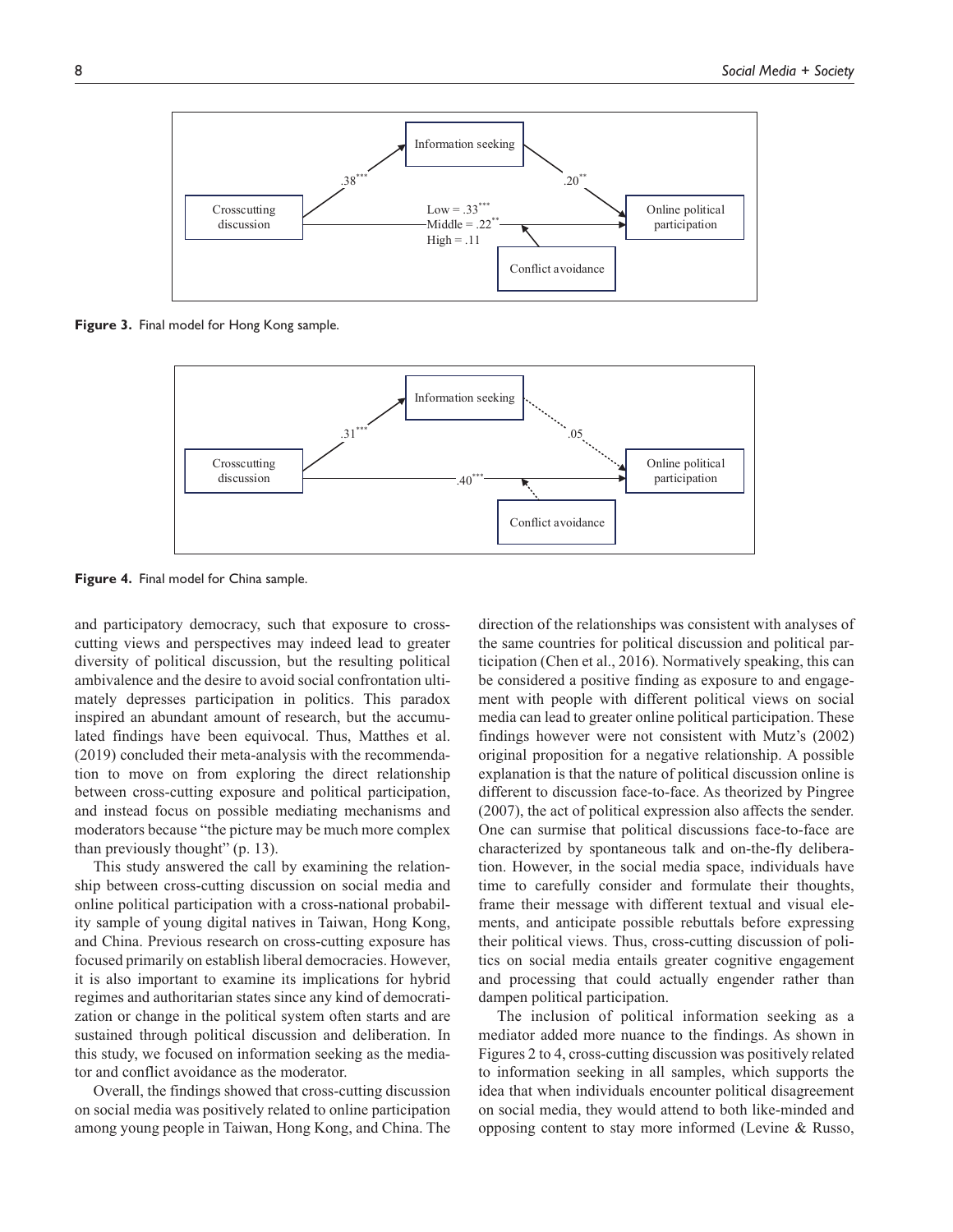| Taiwan  |        | Hong Kong |        | China  |        |
|---------|--------|-----------|--------|--------|--------|
| β       | (SE)   | β         | (SE)   | β      | (SE)   |
|         |        |           |        |        |        |
| .29 *** | (0.06) | $.20**$   | (0.07) | .05    | (0.07) |
| .74***  | (0.21) | $.77**$   | (0.25) | .46    | (0.28) |
| . H     | (0.17) | .26       | (0.20) | .05    | (0.22) |
|         |        |           |        |        |        |
| $-19*$  | (0.08) | $-.22*$   | (0.09) | $-.03$ | (0.11) |
| .27     |        | .23       |        | .18    |        |
| 668     |        | 599       |        | 389    |        |
|         |        |           |        |        |        |

SE: standard error; SM: social media.

\**p*<.05; \*\**p*<.01; \*\*\**p*<.001.

Betas are unstandardized coefficients. Control variables are not displayed as the betas are presented in Table 1.

1995). For the Taiwan and Hong Kong samples, this also led to greater online political participation.

Differences in political and media systems may account for the null relationship between political information seeking and political participation in the China sample. By international standards, Taiwan has a robust democracy and it was the only sample where the civic duty to stayed informed and participate in politics and public affairs predicted online participation. This is reflective of the inculcation of liberal values and pluralism in Taiwan's civics education curriculum (Hung, 2014). Moreover, a free press and vibrant online public sphere provide ample opportunities for seeking pro- and counter-attitudinal information that can be catalysts for subsequent action. The situation is similar in Hong Kong, which has a very dynamic online space where content and opinions from diverse political perspectives can be shared and expressed even though the mainstream media has largely fallen under Chinese ownership and influence (P. S. N. Lee et al., 2018). In the case of China, the government does allow dissent and criticism for some issues as a way to ascertain public opinion online and hold local officials accountable (Hassid, 2012). Thus, the social media space can feature both pro- and anti-government discourses seeking to influence public opinion (Zhang & Guo, 2019). However, content that attempts to instigate collective action and social mobilization among the population are strictly censored (King et al., 2013). This means that political information might not often translate to actual political participation in the case of China. These findings are thus consistent with the argument that a common Confucian culture does not necessary entail similar uses and outcomes of media use (Cho & Park, 2012; Danowski & Park, 2020).

Our findings for the moderating role of conflict avoidance were consistent with Mutz's (2002) assertion that the desire to maintain social harmony may temper the relationship between cross-cutting discussion and political participation. In Mutz's study, conflict avoidance *amplified* already existing tendencies for those engaged in cross-cutting discussions

to disengage from politics. Our results showed that conflict avoidance *attenuated* the positive relationship between cross-cutting discussions on social media and political participation for the Taiwan and Hong Kong samples. In fact, the relationship was no longer significant in Taiwan and Hong Kong for those who were most conflict-avoidant. A possible explanation is that Facebook dominates the social media space in Taiwan and Hong Kong, which means that one's political activities on social media (i.e., joining a certain political group) are more readily observable by others. This may cause social tension with those holding opposing political views that can even lead to "unfriending" (Skoric et al., 2018). Comparatively, WeChat is dominant in China and the platform is relatively more private and users' actions are less visible to others, which may render social harmony concerns less salient. This highlights not only the role of political system, but also possible differences based on the use of different social media platforms across samples (Chan et al., 2019).

Before concluding the study, it is important to note its limitations and avenues for further study. First, the study only examined two of several possible mechanisms linking cross-cutting discussion and participation. We tested Mutz's (2002) social accountability explanation, but not the political ambivalence explanation because it is challenging to create equivalent ambivalence measures (i.e., a combination of position and negative attitudes toward an object) that can be directly compared cross-nationally. Yet, ambivalence has been shown to predict counter-attitudinal information seeking (Hmielowski et al., 2017). Future studies can therefore find ways to test ambivalence as another individual-difference variable along the lines of conflict avoidance, such that ambivalence can attenuate the positive or negative effects of cross-cutting discussion. Second, Matthes et al. (2019) proposed additional mediators that are worthy of study, including increased learning and attitudinal polarization that may influence subsequent participation. The addition of these mediators may provide a more comprehensive picture and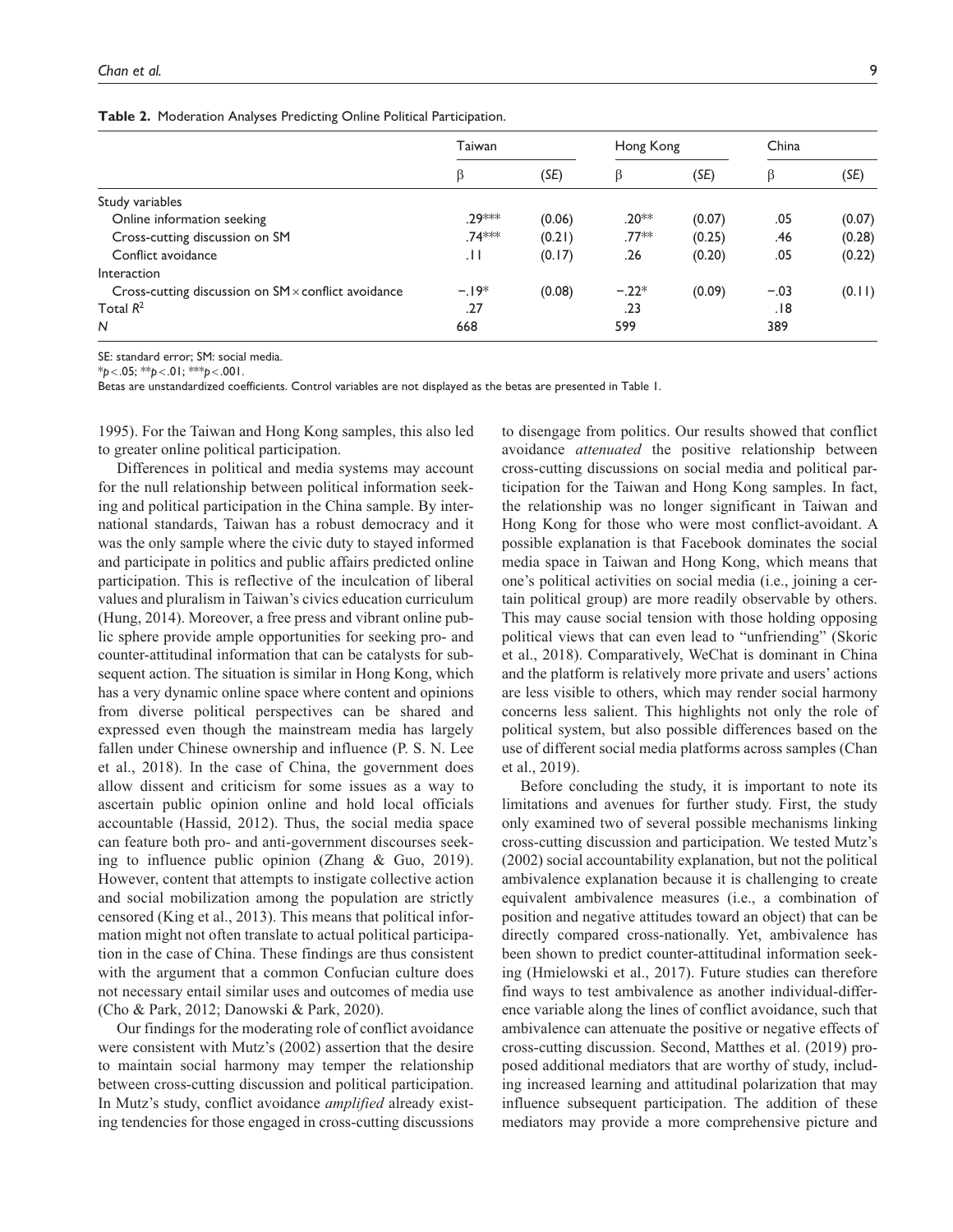understanding of the various mechanisms linking crosscutting discussion and participation. Third, while this study featured multiple samples, it focused specifically on young and educated adults who are digital natives that use social media as part of their everyday lives, so the findings cannot be generalizable to the general population who may have different media use habits, attitudes, and political participation experiences. For example, social sanctions and ostracization should have more substantive repercussions for adults who have more stable and close relationships in later life. Fourth, while we adopted a stratified random sampling design across the three samples, we cannot discount the possibility of systematic biases that may affect the data, such as differences between classes of instructors that accepted the invitation to participate in the study compared with those who did not. Fifth, the cross-sectional research design means that the findings from the mediation models need to be interpreted with some caution as warranted inferences cannot be made with complete confidence. One cannot discount the possibility that participation can also affect cross-cutting discussions. Nevertheless, the findings can serve as important baselines for subsequent studies that adopt more rigorous research designs, such as experimental manipulation of the independent variable and mediator to establish causality for both direct and indirect effects (see Chan et al., 2020). It is also necessary to raise an important note about operationalization. Future studies should make efforts to distinguish between cross-cutting *exposure* and cross-cutting *discussion*. Coming across politically disagreeable information on social media (e.g., Min & Wohn, 2018) is very different to actually engaging in disagreeable discussion. The latter entails greater cognitive effort and the interactions can have negative repercussions on social harmony and relationships. Thus, while the two may indeed be correlated, their subsequent effects may be quite different. Moreover, future work should also examine the antecedents of cross-cutting exposure and discussion (e.g., Borah et al., 2013). By examining both its antecedents and consequences, we can gain a more holistic picture on the role of cross-cutting discussion in democratic engagement. Finally, similar to previous studies (e.g., Gil de Zúñiga et al., 2014), the measures of online political participation adopted in this study tended to be "passive" in nature. Moreover, there is still the question of what cross-cutting discussions of public issues online actually look like. Future studies can consider a more expansive range of online political activities and different forms of cross-cutting discussions to further strengthen the content and construct validity of the concepts.

Despite these limitations, we add to the literature on the political consequences of cross-cutting discussion on social media and showed how several mechanisms can explain the relationship. The use of cross-national samples further highlights how the mechanisms may work under different political systems and cultures. Rather than dampen political participation, we found that cross-cutting discussion in social

media can engender political engagement, directly and indirectly, among young people in different political systems. Yet, interpersonal relationships also matter and concerns about social conflict and disharmony should always be considered when exploring the relationship between cross-cutting political discussion on social media and democratic engagement.

#### **Declaration of Conflicting Interests**

The author(s) declared no potential conflicts of interest with respect to the research, authorship, and/or publication of this article.

#### **Funding**

The author(s) disclosed receipt of the following financial support for the research, authorship, and/or publication of this article: This work was supported by a grant from the CUHK Research Committee (Direct Grant #SS17704), Chinese University of Hong Kong.

#### **ORCID iDs**

| Michael Chan $\blacksquare$ https://orcid.org/0000-0001-9911-593X |  |
|-------------------------------------------------------------------|--|
| Hsuan-Ting Chen $\Box$ https://orcid.org/0000-0003-3140-5169      |  |
| Francis L. F. Lee $\Box$ https://orcid.org/0000-0003-1587-4950    |  |

#### **References**

- Barnidge, M. (2016). Exposure to political disagreement in social media versus face-to-face and anonymous online settings. *Political Communication*, *34*, 302–321. [https://doi.org/10.108](https://doi.org/10.1080/10584609.2016.1235639) [0/10584609.2016.1235639](https://doi.org/10.1080/10584609.2016.1235639)
- Borah, P., Edgerly, S., Vraga, E. K., & Shah, D. V. (2013). Hearing and talking to the other side: Antecedents of cross-cutting exposure in adolescents. *Mass Communication and Society*, *16*(3), 391–416. <https://doi.org/10.1080/15205436.2012.693568>
- Boulianne, S. (2019). Revolution in the making? Social media effects across the globe. *Information, Communication & Society*, *22*, 39–54.<https://doi.org/10.1080/1369118X.2017.1353641>
- Boulianne, S., & Theocharis, Y. (2020). Young people, digital media, and engagement: A meta-analysis of research. *Social Science Computer Review*, *38*, 111–127. [https://doi.](https://doi.org/10.1177/0894439318814190) [org/10.1177/0894439318814190](https://doi.org/10.1177/0894439318814190)
- Chae, Y., Lee, S., & Kim, Y. (2019). Meta-analysis of the relationship between Internet use and political participation: Examining main and moderating effects. *Asian Journal of Communication*, *29*, 35–54. [https://doi.org/10.1080/01292986](https://doi.org/10.1080/01292986.2018.1499121) [.2018.1499121](https://doi.org/10.1080/01292986.2018.1499121)
- Chan, M. (2018). Reluctance to talk about politics in face-to-face and Facebook settings: Examining the impact of fear of isolation, willingness to self-censor, and peer network characteristics. *Mass Communication and Society*, *21*(1), 1–23. [https://](https://doi.org/10.1080/15205436.2017.1358819) [doi.org/10.1080/15205436.2017.1358819](https://doi.org/10.1080/15205436.2017.1358819)
- Chan, M., Chen, H.-T., & Lee, F. L. F. (2017). Examining the roles of mobile and social media in political participation: A cross-national analysis of three Asian societies using a communication mediation approach. *New Media & Society*, *19*, 2003–2021.<https://doi.org/10.1177/1461444816653190>
- Chan, M., Chen, H.-T., & Lee, F. L. F. (2019). Examining the roles of political social network and internal efficacy on social media news engagement: A comparative study of six Asian countries.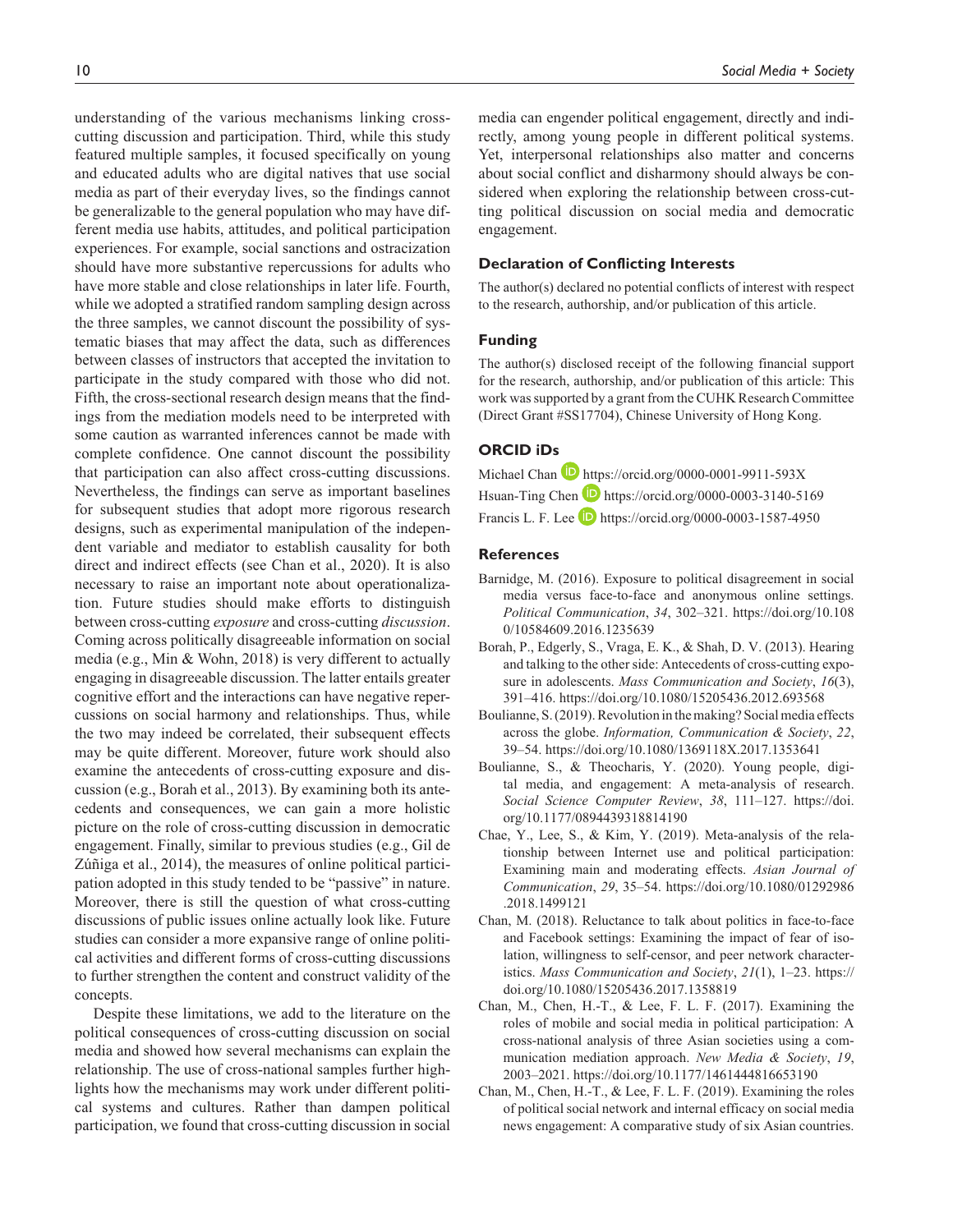*The International Journal of Press/politics*, *24*(2), 127–145. <https://doi.org/10.1177/1940161218814480>

- Chan, M., Hu, P., & Mak, M. K. F. (2020). Mediation analysis and warranted inferences in media and communication research: Examining research design in communication journals from 1996 to 2017. *Journalism & Mass Communication Quarterly*. Advance online publication.<https://doi.org/10.1177/1077699020961519>
- Chen, H.-T., Chan, M., & Lee, F. L. F. (2016). Social media use and democratic engagement: A comparative study of Hong Kong, Taiwan, and China. *Chinese Journal of Communication*, *9*, 348–366. [https://doi.org/10.1080/17544](https://doi.org/10.1080/17544750.2016.1210182) [750.2016.1210182](https://doi.org/10.1080/17544750.2016.1210182)
- Cho, S. E., & Park, H. W. (2012). A qualitative analysis of crosscultural new media research: SNS use in Asia and the West. *Quality & Quantity*, *47*(4), 2319–2330. [https://doi.org/10.1007/](https://doi.org/10.1007/s11135-011-9658-z) [s11135-011-9658-z](https://doi.org/10.1007/s11135-011-9658-z)
- CNNIC. (2019). Statistical reports on the Internet development in China. [https://cnnic.com.cn/IDR/ReportDownloads/201911/](https://cnnic.com.cn/IDR/ReportDownloads/201911/P020191112539794960687.pdf) [P020191112539794960687.pdf](https://cnnic.com.cn/IDR/ReportDownloads/201911/P020191112539794960687.pdf)
- Danowski, J. A., & Park, H. W. (2020). East Asian communication technology use and cultural values. *Journal of Contemporary Eastern Asia*, *19*(1), 43–58. [https://doi.org/10.17477/jcea](https://doi.org/10.17477/jcea.2020.19.1.043) [.2020.19.1.043](https://doi.org/10.17477/jcea.2020.19.1.043)
- Delli Carpini, M. X. (2000). In search of the informed citizen: What Americans know about politics and why it matters. *The Communication Review*, *4*, 129–164. [https://doi.](https://doi.org/10.1080/10714420009359466) [org/10.1080/10714420009359466](https://doi.org/10.1080/10714420009359466)
- Dilliplane, S. (2011). All the news you want to hear: The impact of partisan news exposure on political participation. *Public Opinion Quarterly*, *75*, 287–316. [https://doi.org/10.1093/poq/](https://doi.org/10.1093/poq/nfr006) [nfr006](https://doi.org/10.1093/poq/nfr006)
- Dvir-Gvirsman, S., Garrett, R. K., & Tsfati, Y. (2018). Why do partisan audiences participate? Perceived public opinion as the mediating mechanism. *Communication Research*, *45*, 112–136.<https://doi.org/10.1177/0093650215593145>
- Eveland, W. P., & Hively, M. H. (2009). Political discussion frequency, network size, and "heterogeneity" of discussion as predictors of political knowledge and participation. *Journal of Communication*, *59*, 205–224. [https://doi.org/10.1111/j.1460-](https://doi.org/10.1111/j.1460-2466.2009.01412.x) [2466.2009.01412.x](https://doi.org/10.1111/j.1460-2466.2009.01412.x)
- Eveland, W. P., Song, H., & Beck, P. A. (2015). Cultural variations in the relationships among network political agreement, political discussion frequency, and voting turnout. *International Journal of Public Opinion Research*, *27*, 461–480. [https://doi.](https://doi.org/10.1093/ijpor/edv007) [org/10.1093/ijpor/edv007](https://doi.org/10.1093/ijpor/edv007)
- Garrett, R. K. (2009). Politically motivated reinforcement seeking: Reframing the selective exposure debate. *Journal of Communication*, *59*(4), 676–699. [https://doi.org/10.1111/j](https://doi.org/10.1111/j.1460-2466.2009.01452.x) [.1460-2466.2009.01452.x](https://doi.org/10.1111/j.1460-2466.2009.01452.x)
- Gil de Zúñiga, H., Diehl, T., Huber, B., & Liu, J. H. (2019). The citizen communication mediation model across countries: A multilevel mediation model of news use and discussion on political participation. *Journal of Communication*, *69*, 144–167. [https://](https://doi.org/10.1093/joc/jqz002) [doi.org/10.1093/joc/jqz002](https://doi.org/10.1093/joc/jqz002)
- Gil de Zúñiga, H., Molyneux, L., & Zheng, P. (2014). Social media, political expression, and political participation: Panel analysis of lagged and concurrent relationships. *Journal of Communication*, *64*(4), 612–634. [https://doi.org/10.1111/](https://doi.org/10.1111/jcom.12103) [jcom.12103](https://doi.org/10.1111/jcom.12103)
- Hassid, J. (2012). Safety valve or pressure cooker? Blogs in Chinese political life. *Journal of Communication*, *62*, 212–230. [https://](https://doi.org/10.1111/j.1460-2466.2012.01634.x) [doi.org/10.1111/j.1460-2466.2012.01634.x](https://doi.org/10.1111/j.1460-2466.2012.01634.x)
- Hayes, A. F. (2018). *Introduction to mediation, moderation, and conditional process analysis: A regression-based approach* (2nd ed.). Guildford Press.
- Hayes, A. F., Matthes, J., & Eveland, W. P. (2011). Stimulating the quasi-statistical organ. *Communication Research*, *40*, 439–462.<https://doi.org/10.1177/0093650211428608>
- Hmielowski, J. D., Beam, M. A., & Hutchens, M. J. (2017). Bridging the partisan divide? Exploring ambivalence and information seeking over time in the 2012 U.S. presidential election. *Mass Communication and Society*, *20*, 336–357. [https://doi.org/10.1](https://doi.org/10.1080/15205436.2017.1278775) [080/15205436.2017.1278775](https://doi.org/10.1080/15205436.2017.1278775)
- Horan, P. M. (1971). Social positions and political crosspressures: A re-examination. *American Sociological Review*, *36*, 650–660.<https://doi.org/10.2307/2093595>
- Hung, C.-Y. (2014). Tradition meets pluralism: The receding Confucian values in the Taiwanese citizenship curriculum. *Asia Pacific Journal of Education*, *35*, 176–190. [https://doi.org](https://doi.org/10.1080/02188791.2014.934782) [/10.1080/02188791.2014.934782](https://doi.org/10.1080/02188791.2014.934782)
- King, G., Pan, J., & Roberts, M. E. (2013). How censorship in China allows government criticism but silences collective expression. *American Political Science Review*, *107*, 326–343. [https://doi.](https://doi.org/10.1017/s0003055413000014) [org/10.1017/s0003055413000014](https://doi.org/10.1017/s0003055413000014)
- Knobloch-Westerwick, S., & Meng, J. B. (2009). Looking the other way selective exposure to attitude-consistent and counterattitudinal political information. *Communication Research*, *36*, 426–448.<https://doi.org/10.1177/0093650209333030>
- Lazarsfeld, P. F., Berelson, B., & Gaudet, H. (1948). *The people's choice: How the voter makes up his mind in a presidential campaign*. Columbia University Press.
- Lee, H., Kwak, N., & Campbell, S. W. (2013). Hearing the other side revisited: The joint workings of cross-cutting discussion and strong tie homogeneity in facilitating deliberative and participatory democracy. *Communication Research*, *42*, 569–596. <https://doi.org/10.1177/0093650213483824>
- Lee, P. S. N., So, C. Y. K., Lee, F., Leung, L., & Chan, M. (2018). Social media and political partisanship—A subaltern public sphere's role in democracy. *Telematics and Informatics*, *35*, 1949–1957. <https://doi.org/10.1016/j.tele.2018.06.007>
- Lee, P. S. N., So, C. Y. K., Leung, L., Lee, F. L. F., & Chan, M. (2017). The struggle for hegemony: The emergence of a counter-public sphere in post-1997 Hong Kong. *Chinese Journal of Communication*, *10*, 338–359. [https://doi.org/10.1080/175447](https://doi.org/10.1080/17544750.2017.1396230) [50.2017.1396230](https://doi.org/10.1080/17544750.2017.1396230)
- Levine, J. M., & Russo, E. (1995). Impact of anticipated interaction on information acquisition. *Social Cognition*, *13*, 293–317. <https://doi.org/10.1521/soco.1995.13.3.293>
- Levitan, L., & Wronski, J. (2014). Social context and information seeking: Examining the effects of network attitudinal composition on engagement with political information. *Political Behavior*, *36*, 793–816. [https://doi.org/10.1007/s11109-013-](https://doi.org/10.1007/s11109-013-9247-z) [9247-z](https://doi.org/10.1007/s11109-013-9247-z)
- Lin, J.-H. (2016). Differential gains in SNSs: Effects of active vs. passive Facebook political participation on offline political participation and voting behavior among first-time and experienced voters. *Asian Journal of Communication*, *26*, 278–297. <https://doi.org/10.1080/01292986.2016.1148184>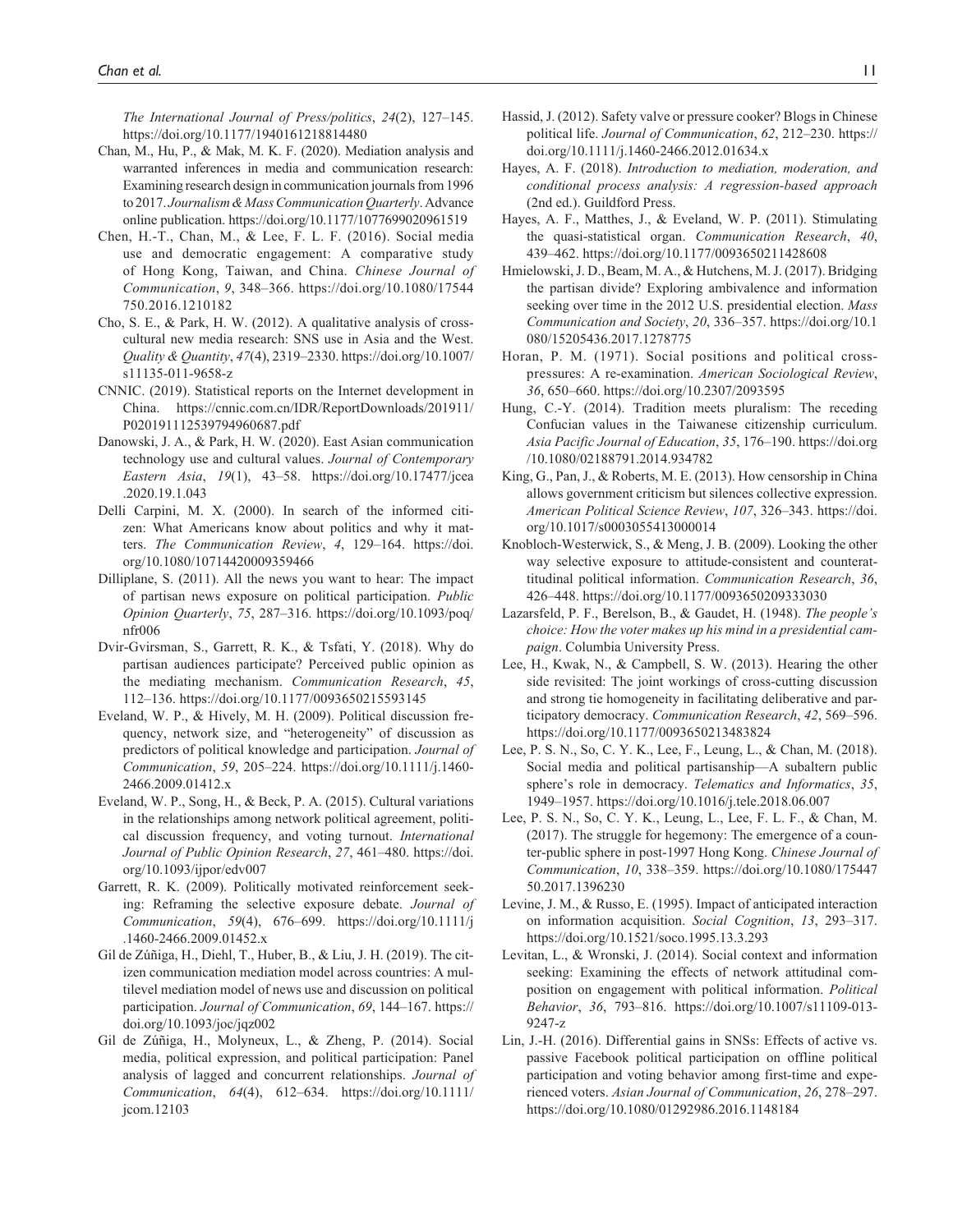- Lu, Y., Heatherly, K. A., & Lee, J. K. (2016). Cross-cutting exposure on social networking sites: The effects of SNS discussion disagreement on political participation. *Computers in Human Behavior*, *59*, 74–81.<https://doi.org/10.1016/j.chb.2016.01.030>
- Lu, Y., & Lee, J. K. (2020). Determinants of cross-cutting discussion on Facebook: Political interest, news consumption, and strong-tie heterogeneity. *New Media & Society*. [https://doi.](https://doi.org/10.1177/1461444819899879) [org/10.1177/1461444819899879](https://doi.org/10.1177/1461444819899879)
- Marcus, G. E., Valentino, N. A., Vasilopoulos, P., & Foucault, M. (2019). Applying the theory of affective intelligence to support for authoritarian policies and parties. *Political Psychology*, *40*, 109–139.<https://doi.org/10.1111/pops.12571>
- Matthes, J. (2012a). Do hostile opinion environments harm political participation? The moderating role of generalized social trust. *International Journal of Public Opinion Research*, *25*, 23–42. <https://doi.org/10.1093/ijpor/eds006>
- Matthes, J. (2012b). Exposure to counterattitudinal news coverage and the timing of voting decisions. *Communication Research*, *39*, 147–169. <https://doi.org/10.1177/0093650211402322>
- Matthes, J., Knoll, J., Valenzuela, S., Hopmann, D. N., & Von Sikorski, C. (2019). A meta-analysis of the effects of cross-cutting exposure on political participation. *Political Communication*, *36*, 523–542. [https://doi.org/10.1080/105846](https://doi.org/10.1080/10584609.2019.1619638) [09.2019.1619638](https://doi.org/10.1080/10584609.2019.1619638)
- Matthes, J., Knoll, J., & von Sikorski, C. (2018). The "Spiral of Silence" revisited: A meta-analysis on the relationship between perceptions of opinion support and political opinion expression. *Communication Research*, *45*(1), 3–33. [https://doi.org](https://doi.org/10.1177/0093650217745429) [/10.1177/0093650217745429](https://doi.org/10.1177/0093650217745429)
- McLeod, J. M., Sotirovic, M., & Holbert, R. L. (2016). Values as sociotropic judgments influencing communication patterns. *Communication Research*, *25*, 453–485. [https://doi.](https://doi.org/10.1177/009365098025005001) [org/10.1177/009365098025005001](https://doi.org/10.1177/009365098025005001)
- Min, S. J., & Wohn, D. Y. (2018). All the news that you don't like: Cross-cutting exposure and political participation in the age of social media. *Computers in Human Behavior*, *83*, 24–31. <https://doi.org/10.1016/j.chb.2018.01.015>
- Mutz, D. C. (2002). The consequences of cross-cutting networks for political participation. *American Journal of Political Science*, *46*, 838–855. <https://doi.org/10.2307/3088437>
- Mutz, D. C. (2006). *Hearing the other side: Deliberative versus participatory democracy*. Cambridge University Press.
- Newman, N., Fletcher, R., Kalogeropoulos, A., & Nielsen, R. K. (2019). *Digital news report 2019*. [http://www.digitalnewsre](http://www.digitalnewsreport.org/)[port.org/](http://www.digitalnewsreport.org/)
- Noelle-Neumann, E. (1974). The spiral of silence: A theory of public opinion. *Journal of Communication*, *24*(2), 43–51. [https://](https://doi.org/10.1111/j.1460-2466.1974.tb00367.x) [doi.org/10.1111/j.1460-2466.1974.tb00367.x](https://doi.org/10.1111/j.1460-2466.1974.tb00367.x)
- Pingree, R. J. (2007). How messages affect their senders: A more general model of message effects and implications for deliberation. *Communication Theory*, *17*, 439–461. [https://doi.](https://doi.org/10.1111/j.1468-2885.2007.00306.x) [org/10.1111/j.1468-2885.2007.00306.x](https://doi.org/10.1111/j.1468-2885.2007.00306.x)
- Scheufele, D. A., Hardy, B. W., Brossard, D., Waismel-Manor, I. S., & Nisbet, E. (2006). Democracy based on difference: Examining the links between structural heterogeneity, heterogeneity of discussion networks, and democratic citizenship. *Journal of Communication*, *56*, 728–753. [https://doi.](https://doi.org/10.1111/j.1460-2466.2006.00317.x) [org/10.1111/j.1460-2466.2006.00317.x](https://doi.org/10.1111/j.1460-2466.2006.00317.x)
- Shah, D. V. (2016). Conversation is the soul of democracy: Expression effects, communication mediation, and digital

media. *Communication and the Public*, *1*, 12–18. [https://doi.](https://doi.org/10.1177/2057047316628310) [org/10.1177/2057047316628310](https://doi.org/10.1177/2057047316628310)

- Skoric, M. M., Zhu, Q., & Lin, J.-H. T. (2018). What predicts selective avoidance on social media? A study of political unfriending in Hong Kong and Taiwan. *American Behavioral Scientist*, *62*, 1097–1115.<https://doi.org/10.1177/0002764218764251>
- Skoric, M. M., Zhu, Q. F., Goh, D., & Pang, N. (2016). Social media and citizen engagement: A meta-analytic review. *New Media & Society*, *18*, 1817–1839. [https://doi.](https://doi.org/10.1177/1461444815616221) [org/10.1177/1461444815616221](https://doi.org/10.1177/1461444815616221)
- Skoric, M. M., Zhu, Q. F., & Pang, N. (2016). Social media, political expression, and participation in Confucian Asia. *Chinese Journal of Communication*, *9*, 331–347. [https://doi.org/10.108](https://doi.org/10.1080/17544750.2016.1143378) [0/17544750.2016.1143378](https://doi.org/10.1080/17544750.2016.1143378)
- Triandis, H. C. (2001). Individualism-collectivism and personality. *Journal of Personality*, *69*, 907–924. [https://doi.](https://doi.org/10.1111/1467-6494.696169) [org/10.1111/1467-6494.696169](https://doi.org/10.1111/1467-6494.696169)
- Valenzuela, S., Kim, Y., & Gil de Zúñiga, H. (2012). Social networks that matter: Exploring the role of political discussion for online political participation. *International Journal of Public Opinion Research*, *24*, 163–184.<https://doi.org/10.1093/ijpor/edr037>
- Wojcieszak, M., Bimber, B., Feldman, L., & Stroud, N. J. (2015). Partisan news and political participation: Exploring mediated relationships. *Political Communication*, *33*, 241–260. [https://](https://doi.org/10.1080/10584609.2015.1051608) [doi.org/10.1080/10584609.2015.1051608](https://doi.org/10.1080/10584609.2015.1051608)
- Xenos, M., Vromen, A., & Loader, B. D. (2014). The great equalizer? Patterns of social media use and youth political engagement in three advanced democracies. *Information, Communication & Society*, *17*, 151–167. [https://doi.org/10.108](https://doi.org/10.1080/1369118x.2013.871318) [0/1369118x.2013.871318](https://doi.org/10.1080/1369118x.2013.871318)
- Xu, W. W., & Feng, M. (2015). Networked creativity on the censored web 2.0: Chinese users' Twitter-based activities on the issue of internet censorship. *Journal of Contemporary Eastern Asia*, *14*(1), 23–43.<https://doi.org/10.17477/jcea.2015.14.1.023>
- Zhang, Y., & Guo, L. (2019). "A battlefield for public opinion struggle": How does news consumption from different sources on social media influence government satisfaction in China? *Information, Communication & Society*, *24*, 594–610. [https://](https://doi.org/10.1080/1369118x.2019.1662073) [doi.org/10.1080/1369118x.2019.1662073](https://doi.org/10.1080/1369118x.2019.1662073)
- Zhang, Y. B., Lin, M.-C., Nonaka, A., & Beom, K. (2005). Harmony, hierarchy and conservatism: A cross-cultural comparison of Confucian values in China, Korea, Japan, and Taiwan. *Communication Research Reports*, *22*, 107–115. <https://doi.org/10.1080/00036810500130539>

#### **Author Biographies**

Michael Chan (PhD, CUHK) is an associate professor at the School of Journalism and Communication, Chinese University of Hong Kong. His research examines the antecedents and consequences of digital media and communications on political and social life.

Hsuan-Ting Chen (PhD, UT Austin) is an associate professor at the School of Journalism and Communication, Chinese University of Hong Kong. Her research addresses the uses of digital media and their impact on individuals' daily lives, political communication processes, and democratic engagement.

Francis L. F. Lee (PhD, Stanford) is a professor at the School of Journalism and Communication, Chinese University of Hong Kong. His research focuses on journalism, public opinion, political communication, and media and social movements.